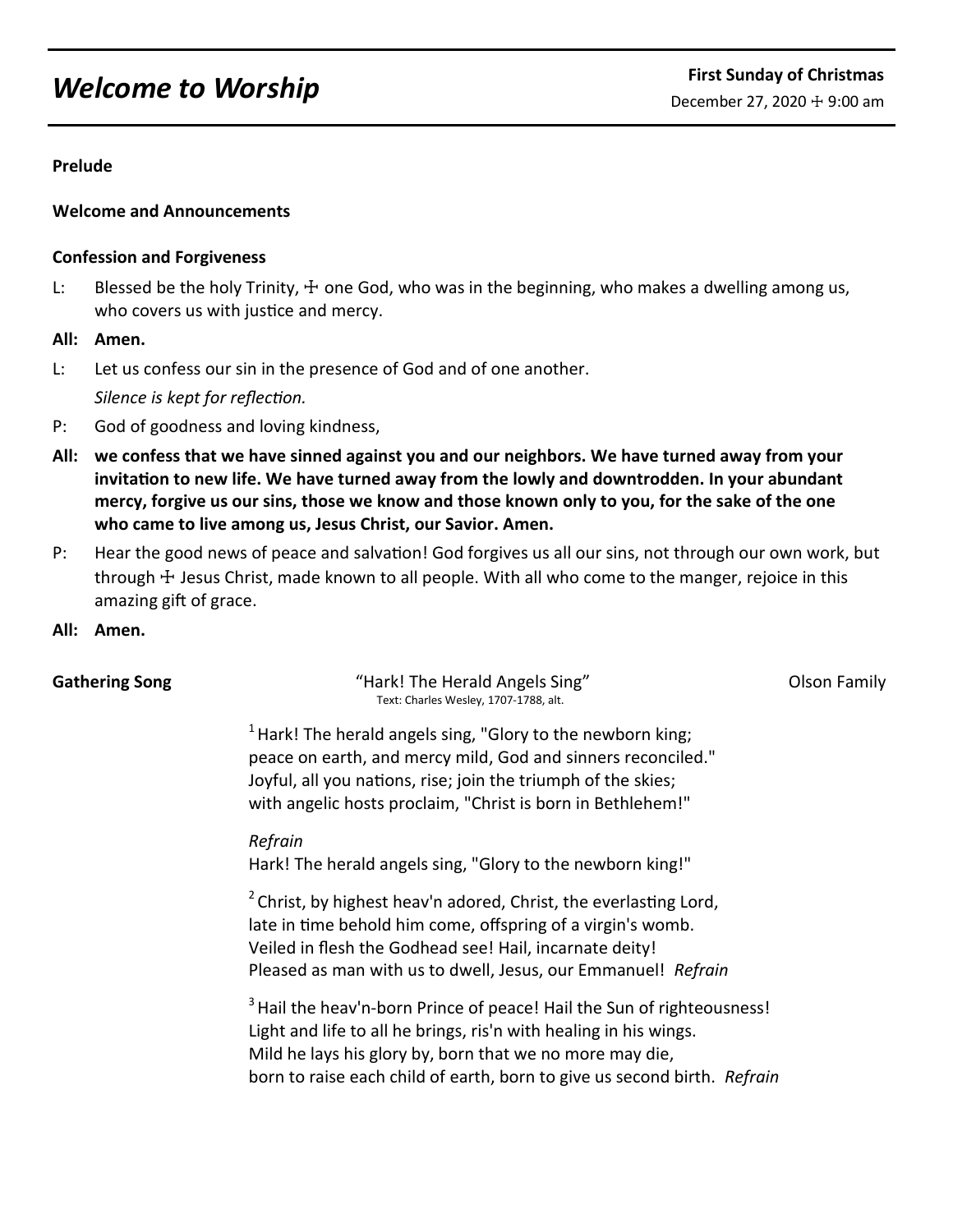**Prayer of the Day**

**Almighty God, you wonderfully created the dignity of human nature and yet more wonderfully restored it. In your mercy, let us share the divine life of the one who came to share our humanity, Jesus Christ, your Son, our Lord, who lives and reigns with you and the Holy Spirit, one God, now and forever. Amen.**

**Musical Offering The Community Community** "God Rest Ye Merry, Gentlemen" Tia & Karina Burns

# **Reading** Luke 2:22-38

 $22$ When the time came for their purification according to the law of Moses, they brought him up to Jerusalem to present him to the Lord  $^{23}$  (as it is written in the law of the Lord, "Every firstborn male shall be designated as holy to the Lord"), <sup>24</sup>and they offered a sacrifice according to what is stated in the law of the Lord, "a pair of turtledoves or two young pigeons." <sup>25</sup>Now there was a man in Jerusalem whose name was Simeon; this man was righteous and devout, looking forward to the consolation of Israel, and the Holy Spirit rested on him. <sup>26</sup>It had been revealed to him by the Holy Spirit that he would not see death before he had seen the Lord's Messiah. <sup>27</sup>Guided by the Spirit, Simeon came into the temple; and when the parents brought in the child Jesus, to do for him what was customary under the law,  $^{28}$ Simeon took him in his arms and praised God, saying, <sup>29</sup> Master, now you are dismissing your servant in peace, according to your word;  $30$  for my eyes have seen your salvation,  $31$  which you have prepared in the presence of all peoples,  $32$  a light for revelation to the Gentiles and for glory to your people Israel." <sup>33</sup>And the child's father and mother were amazed at what was being said about him. <sup>34</sup>Then Simeon blessed them and said to his mother Mary, "This child is destined for the falling and the rising of many in Israel, and to be a sign that will be opposed  $35$ so that the inner thoughts of many will be revealed  $-$  and a sword will pierce your own soul too."  $36$ There was also a prophet, Anna the daughter of Phanuel, of the tribe of Asher. She was of a great age, having lived with her husband seven years after her marriage,  $37$ then as a widow to the age of eighty- four. She never left the temple but worshiped there with fasting and prayer night and day. <sup>38</sup>At that moment she came, and began to praise God and to speak about the child to all who were looking for the redemption of Jerusalem.

**Message** "The Greatest Story Ever Told — Anna & Simeon" Pastor Karna Moskalik

# **Offering**

 *Give by check, text (833-970-0714), online or mobile app — See DONATE on website: www.oslcstillwater.org*

# **Apostles' Creed**

**I believe in God, the Father almighty, creator of heaven and earth.** 

- **I believe in Jesus Christ, God's only Son, our Lord, who was conceived by the Holy Spirit, born of the virgin Mary, suffered under Pontius Pilate, was crucified, died, and was buried; he descended to the dead. On the third day he rose again; he ascended into heaven, he is seated at the right hand of the Father, and he will come to judge the living and the dead.**
- **I believe in the Holy Spirit, the holy catholic church, the communion of saints, the forgiveness of sins, the resurrection of the body, and the life everlasting. Amen.**

# **Prayers**

**Words of Institution**